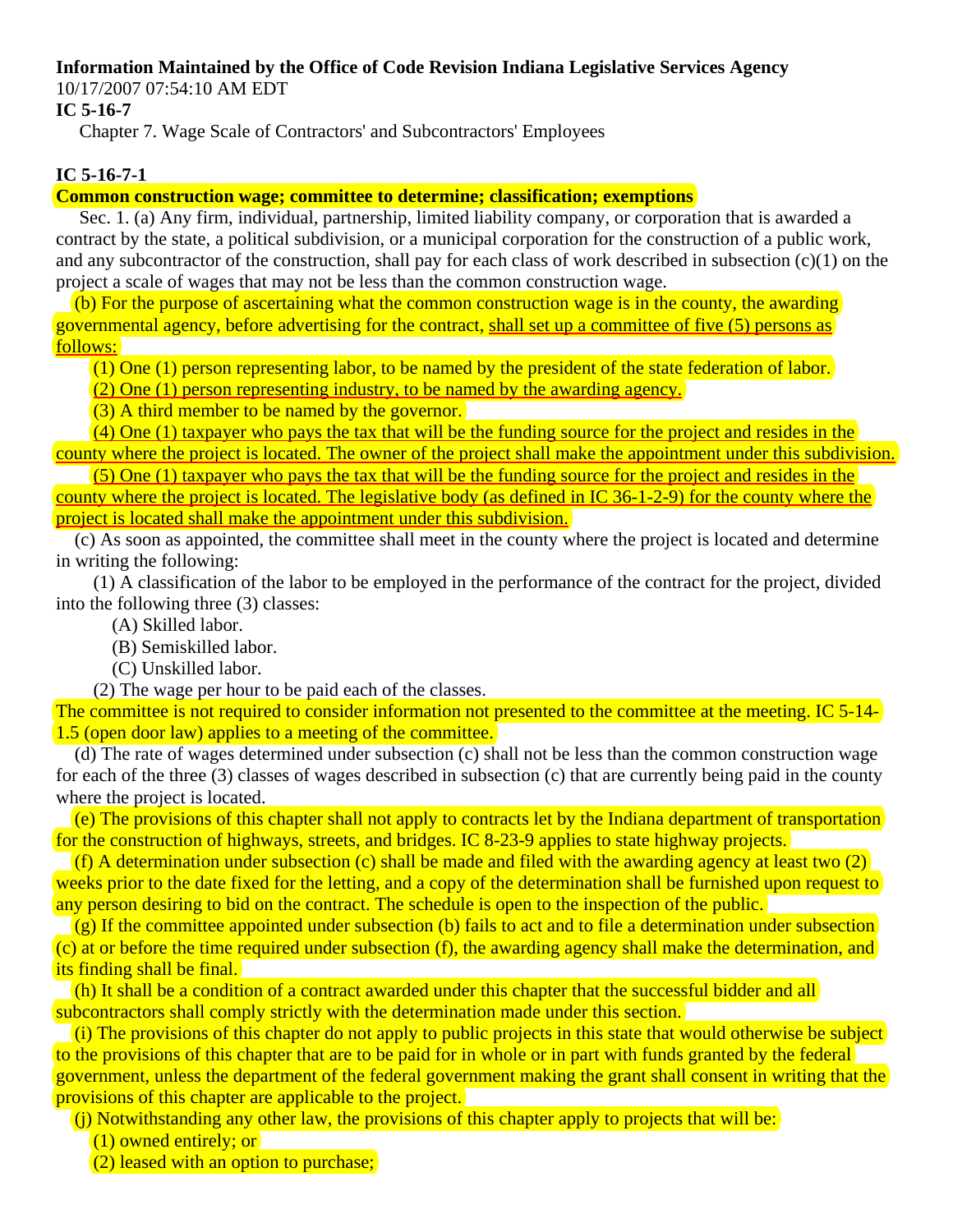by the state or a political subdivision (as defined in IC 36-1-2-13).

 (k) Notwithstanding any other law, this chapter does not apply to projects in which the actual construction costs less than one hundred fifty thousand dollars (\$150,000).

*(Formerly: Acts 1935, c.319, s.1.) As amended by Acts 1980, P.L.74, SEC.12; Acts 1981, P.L.41, SEC.3; P.L.18-1990, SEC.14; P.L.8-1993, SEC.65; P.L.25-1995, SEC.8; P.L.81-1995, SEC.1.*

### **IC 5-16-7-2**

# **Filing schedule of wages**

Sec. 2. The state or any municipal corporation thereof letting any such contracts shall require any contractor or subcontractor performing such public work to file a schedule of the wages to be paid to such laborers, workmen, or mechanics thereon with the state or with such municipal corporation. Such schedule shall be filed before any work is performed on such contract or subcontract; provided, such scale shall not be less than the scale determined as provided in section 1 of this chapter; provided further, that nothing in this chapter provided shall prevent such contractor or subcontractor from paying a higher rate of wages than set out in the schedule of wages filed by him.

*(Formerly: Acts 1935, c.319, s.2.) As amended by P.L.25-1986, SEC.92.*

# **IC 5-16-7-3**

#### **Violations; penalties**

Sec. 3. A contractor or subcontractor who knowingly fails to pay the rate of wages determined under this chapter commits a Class B misdemeanor. If the contractor or subcontractor has committed a prior offense under this section, the contract on which the instant offense occurred shall be forfeited and the contractor or subcontractor may not receive any further payment on the contract nor may the state or the municipal corporation making the contract make any further payments on the contract from any of the funds under its charge or control.

*(Formerly: Acts 1935, c.319, s.3.) As amended by Acts 1978, P.L.2, SEC.519.*

## **IC 5-16-7-4**

#### **Definitions**

Sec. 4. The definitions in this section apply throughout this chapter:

 $(1)$  "Common construction wage" means a scale of wages for each class of work described in section  $1(c)(1)$  of this chapter that is not less than the common construction wage of all construction wages being paid in the county where a project is located, as determined by the committee described in section 1(b) of this chapter after having considered:

(A) reports from the department of workforce development; and

 (B) any other information submitted by any person to the committee established under section 1(b) of this chapter.

 (2) "State of Indiana" includes any officer, board, commission, or other agency authorized by law to award contracts for the performance of public work on behalf of the state, excepting as otherwise provided in this chapter.

 (3) "Municipal corporation" includes any county, city, town, or school corporation, as well as any officer, board, commission, or other agency authorized by law to award contracts for the performance of public work on behalf of any such municipal corporation. The term also includes a redevelopment commission established under IC 36-7-14-3.

 (4) "Public work" includes any public building, highway, street, alley, bridge, sewer, drain, improvement, or any other work of any nature or character whatsoever which is paid for out of public funds, excepting as otherwise provided in this chapter.

*(Formerly: Acts 1935, c.319, s.4.) As amended by P.L.25-1986, SEC.93; P.L.35-1990, SEC.6; P.L.25-1995, SEC.9; P.L.81-1995, SEC.2.*